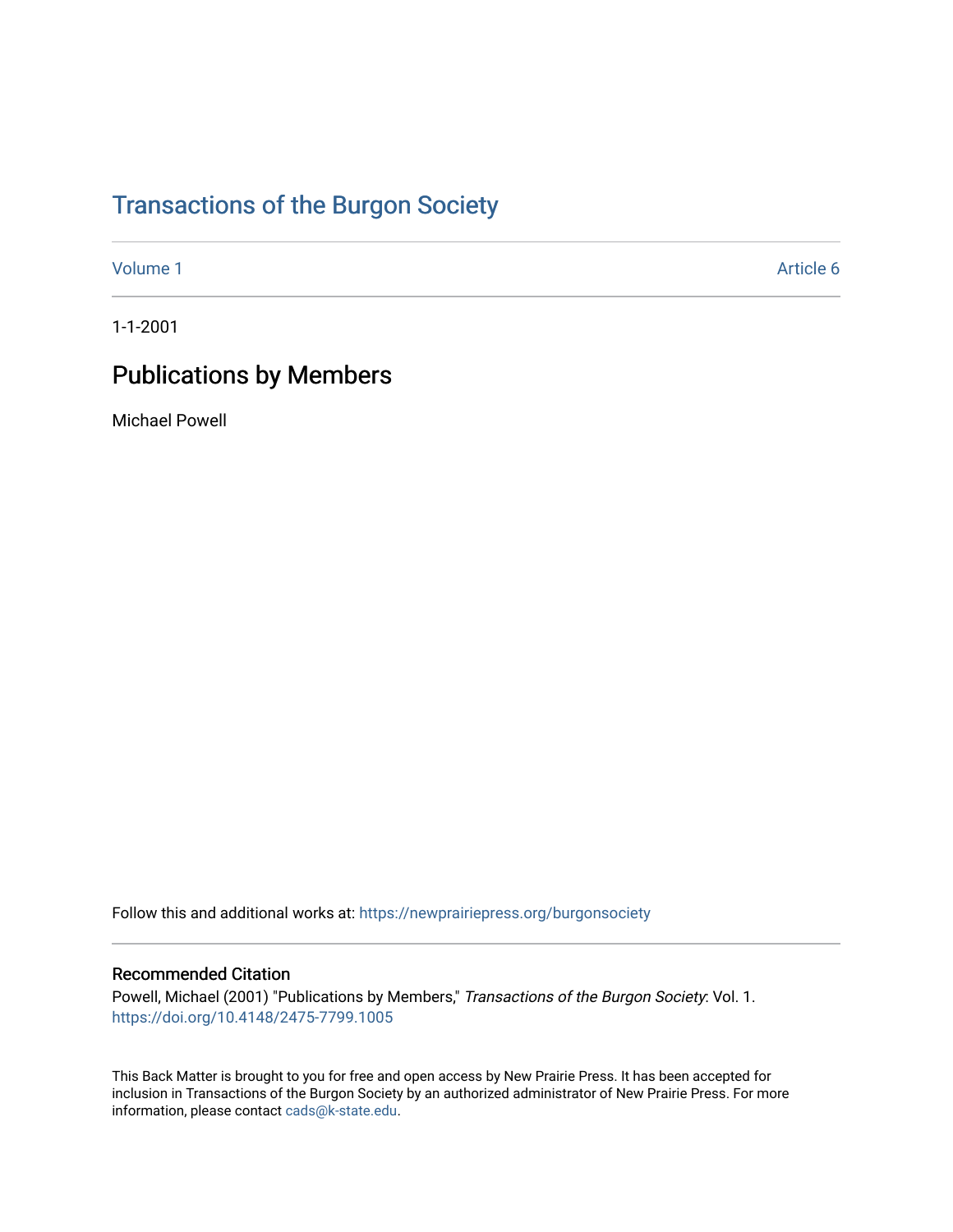## **Publications by Members**

### **ACADEMIC DRESS IN THE UNIVERSITY OF HERTFORDSHIRE, INCLUDING THE ACHIEVEMENT OF ARMS OF THE UNIVERSITY OF HERTFORDSHIRE**

#### *By Bruce Christianson and Brian Piggott*

Pub. 1993 by the University of Hertfordshire, available from The Registrar, University of Hertfordshire, College Lane, Hatfield, England, Europe. ISBN 1 898 543 01 1

AT LAST! Academic dress comes out of the closet.

Dr Bruce Christianson's purple prose, illustrated by 15 full colour plates and 5 line drawings, reveals everything you always wanted to know\* about academic dress at the University of Hertfordshire. The booklet includes, at no additional cost, Dr Brian Piggott's tightly-plotted account of the Achievement of Arms of the University, illustrated with anatomically correct deer. Ideal as Christmas presents, or as picture books for children. \* but were afraid to ask.

### **UNIVERSITY OF LONDON ACADEMIC DRESS**

#### *By Philip Goff*

This useful book gives a brief history of the origins and evolution of university costume, plus a full colour guide to the gowns, hoods, caps and official dress of the University of London. Published by the University of London Press, 1999. (ISBN 0-7187-1608-6). Priced £7.95, it is available through any good bookshop or from Phildress Books, 24 Redhill Street, London NW1 4DQ. 07768 920506. phildress@aol.com. Please add £0.95 p&p (£2.50 for overseas). Cheques to be made payable to Phildress Books.

#### **www.phildress.co.uk**

- Introduction by HRH The Princess Royal, Chancellor, University of London
- Foreword by the Vice-Chancellor
- 56 Pages, A5 size, perfect bound
- 77 colour and 36 black and white illustrations
- Colour chart of hoods for all University of London degrees
- Includes latest revisions and additions to the regulations (1997)